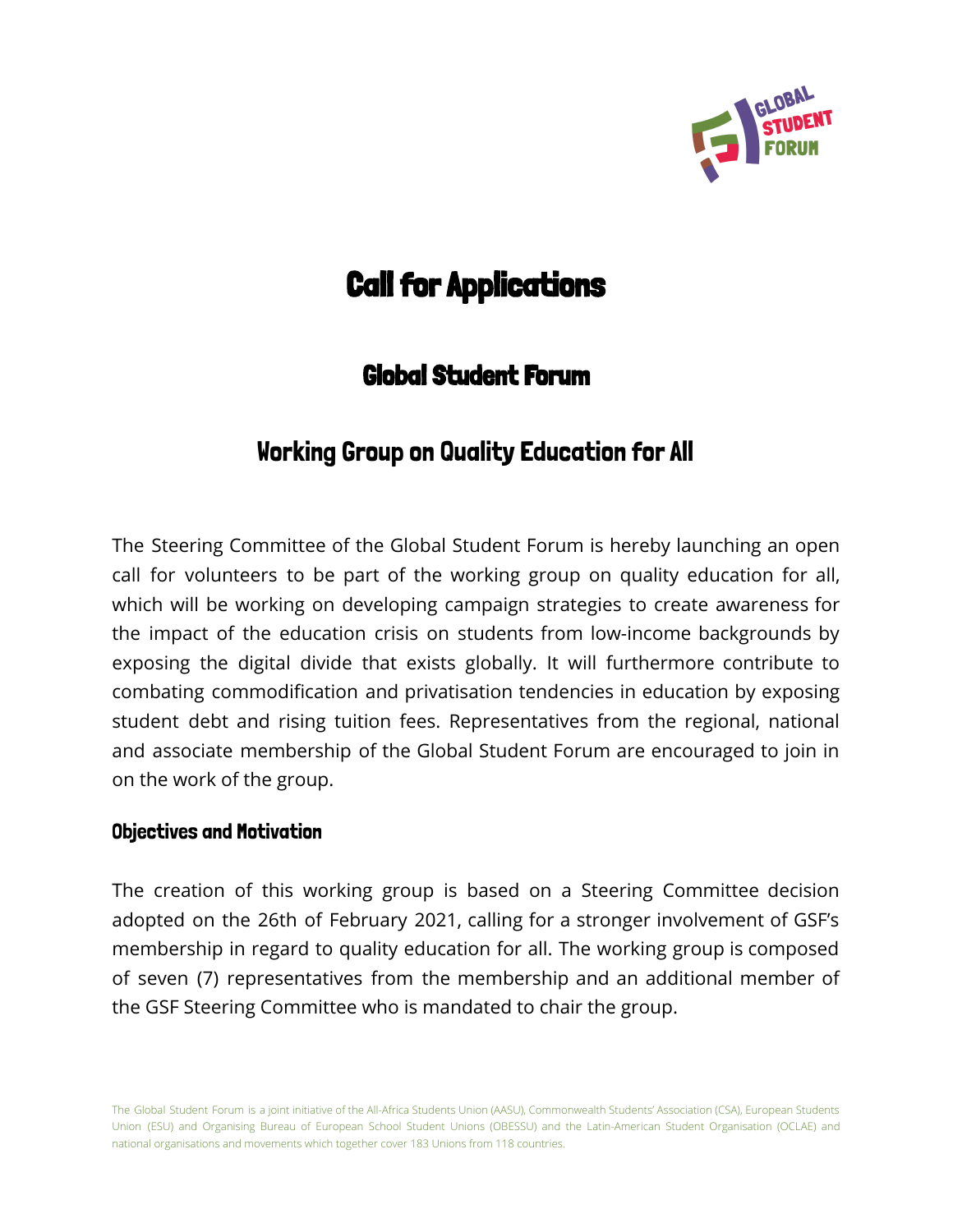

#### The purpose of this Working Group is to:

- Campaign and advocate for the provision of publicly funded, free, quality education for all.
- Campaign and advocate for fair and streamlined recognition of qualifications on the international level.
- Draw attention to the increasing education funding gap and persisting social inequalities in access and completion of education on all levels.
- Create a student centered approach to digital education

#### Responsibility and Outcome

The working group will advance the GSF's impact in terms of advocacy, networking and capacity building by developing policy frameworks that will lay the foundation and conditions for the delivery and sustainability of high quality education while focusing on the impact of the digital divide, that exist in the low-income areas, and the privatisation and commodification of education globally.

## Application

The GSF is committed to geographic and gender balance to ensure diversity within its working groups. The Steering Committee would like to encourage interested individuals from all over the globe to apply in order to ensure diversity amongst the working group members and support a balanced and differentiated approach in the working group outcomes. The application should consist of a short motivation letter and a CV resume.

We encourage interested candidates to apply as soon as possible, but no later than the: 24th of March 2021 at 23:59 CET. Applications should be sent to [steering.committee@globalstudentforum.org](mailto:steering.committee@globalstudentforum.org)

The Global Student Forum is a joint initiative of the All-Africa Students Union (AASU), Commonwealth Students' Association (CSA), European Students Union (ESU) and Organising Bureau of European School Student Unions (OBESSU) and the Latin-American Student Organisation (OCLAE) and national organisations and movements which together cover 183 Unions from 118 countries.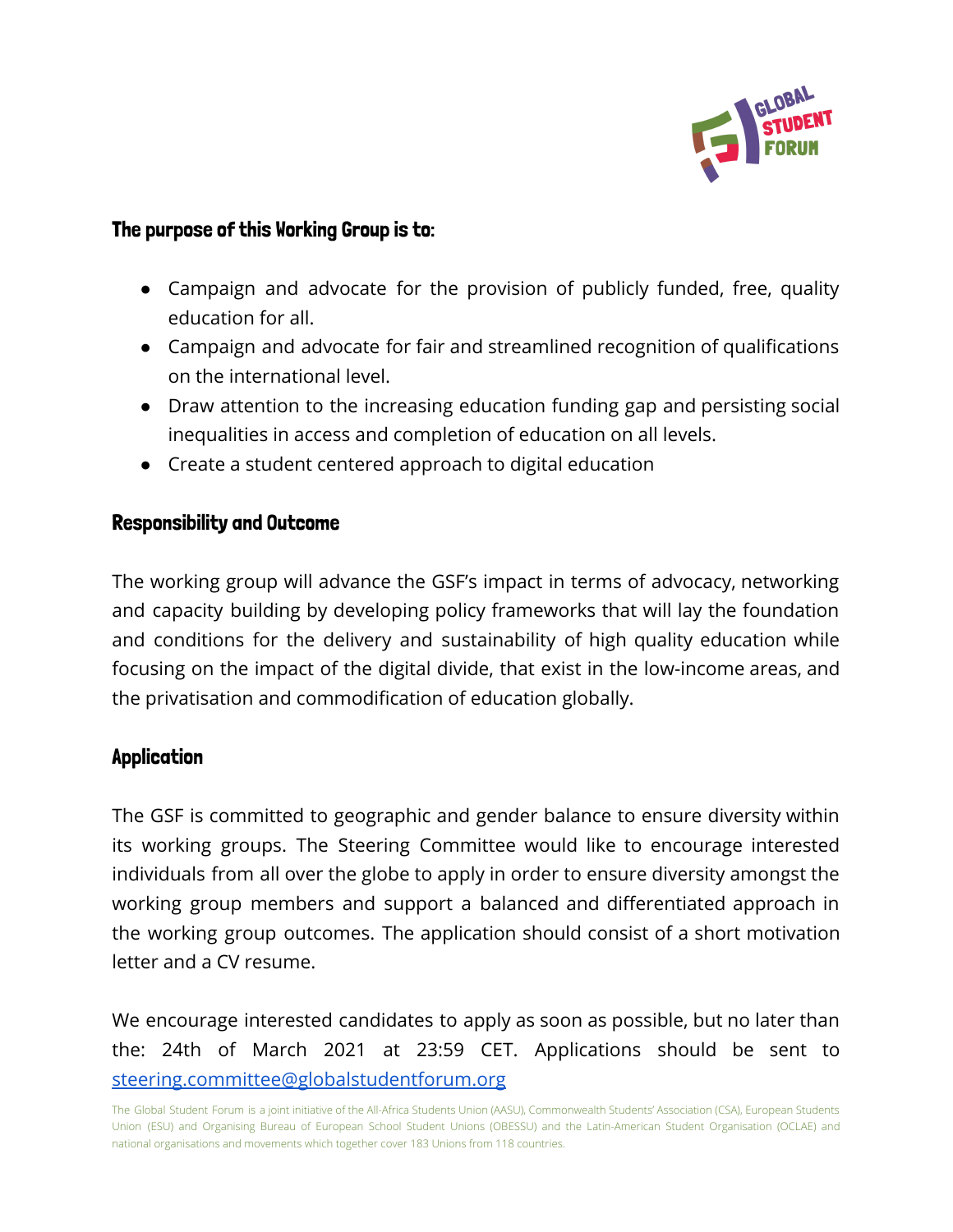

The work of the members of the working group is on a voluntary basis. Meetings of the working group will take place online, making use of online tools provided by the GSF, and face-to-face, during GSF's future events, when possible.

## Expectations and Considerations

Working Group members are expected to:

- Be capable of discussing and writing in English.
- Engage wider networks of student organisations and movements as well as relevant stakeholders in their respective regions.
- Participate in regular working group meetings held online and face-to-face, when possible (workload: 5-10 hours per month).
- Work on a voluntary basis but can expect to gain valuable policy and networking experience.
- Attend meetings and events on behalf of the Working Group when applicable.
- Ensure that information is widely distributed within their home organisations, movements and regional networks.

## Reporting

The working group reports to the Steering Committee of the Global Student Forum. Participation in the preparation of reports to the Steering Committee is expected from working group members.